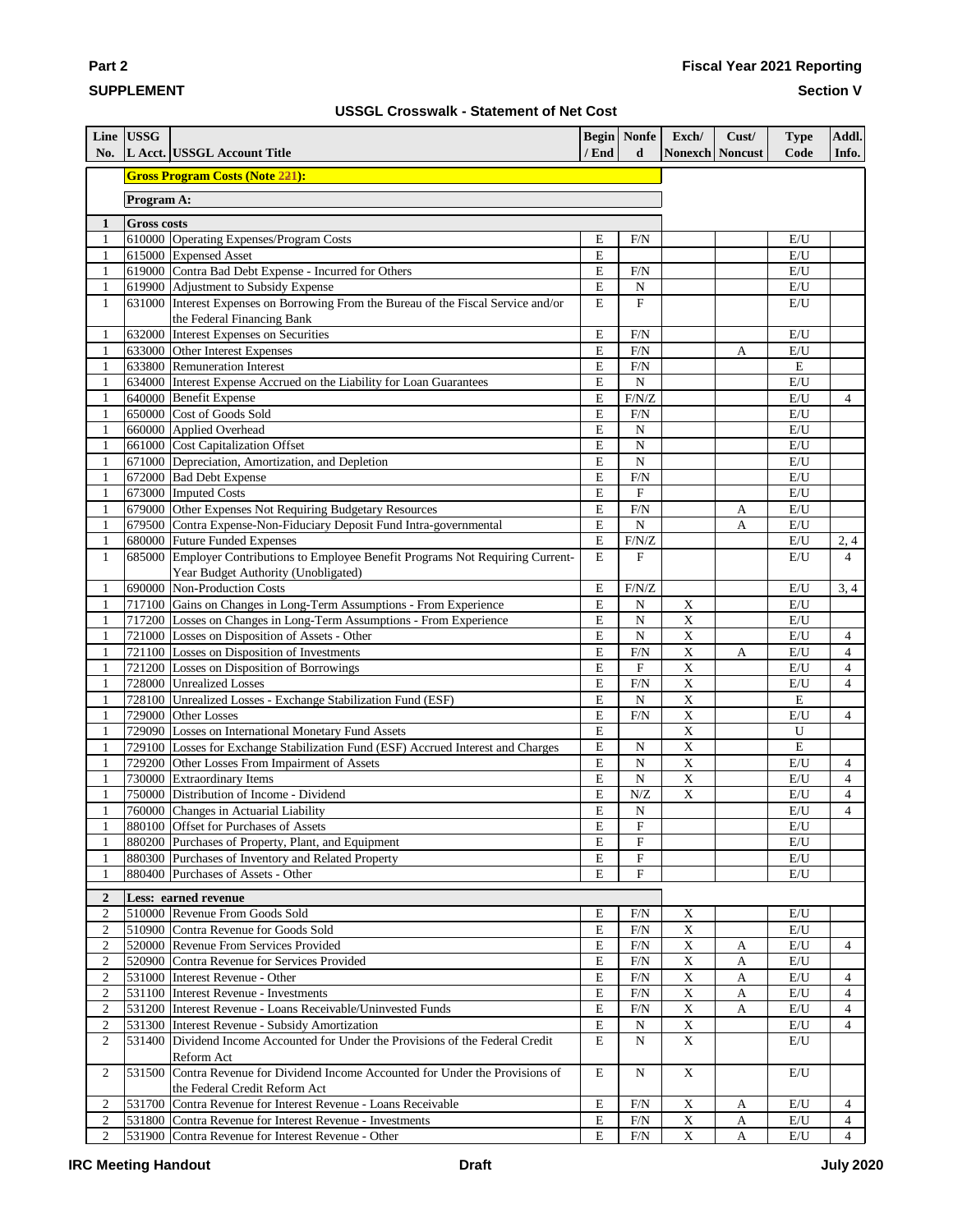# **SUPPLEMENT**

**Part 2**

## **Fiscal Year 2021 Reporting**

**Section V**

#### **USSGL Crosswalk - Statement of Net Cost**

|                                    | Line USSG |                                                                                                                                |                                    | <b>Begin</b> Nonfe        | Exch/                                   | Cust/                       | <b>Type</b>             | Addl.               |
|------------------------------------|-----------|--------------------------------------------------------------------------------------------------------------------------------|------------------------------------|---------------------------|-----------------------------------------|-----------------------------|-------------------------|---------------------|
| No.                                |           | L Acct. USSGL Account Title                                                                                                    | / End                              | d                         | <b>Nonexch Noncust</b>                  |                             | Code                    | Info.               |
| $\boldsymbol{2}$                   |           | 532500 Administrative Fees Revenue                                                                                             | E                                  | $F/N$                     | $\mathbf X$                             | A                           | E/U                     |                     |
| $\overline{c}$                     |           | 532900 Contra Revenue for Administrative Fees                                                                                  | E                                  | F/N                       | $\overline{X}$                          | $\mathbf{A}$                | E/U                     |                     |
| $\boldsymbol{2}$                   |           | 540000 Funded Benefit Program Revenue                                                                                          | ${\bf E}$                          | F/N                       | $\overline{X}$                          |                             | E/U                     |                     |
| $\mathfrak{2}$                     |           | 540500 Unfunded FECA Benefit Revenue                                                                                           | E                                  | F/N                       | X                                       |                             | U                       |                     |
| $\mathfrak{2}$                     |           | 540600 Contra Revenue for Unfunded FECA Benefit Revenue                                                                        | ${\bf E}$                          | F/N                       | X                                       |                             | $\mathbf U$             |                     |
| $\mathfrak{2}$                     |           | 540900 Contra Revenue for Funded Benefit Program Revenue                                                                       | E                                  | F/N                       | $\mathbf X$                             |                             | E/U                     |                     |
| $\mathbf{2}$                       |           | 550000 Insurance and Guarantee Premium Revenue                                                                                 | E                                  | ${\bf N}$                 | $\mathbf X$                             |                             | E/U                     |                     |
| $\sqrt{2}$                         |           | 550900 Contra Revenue for Insurance and Guarantee Premium Revenue                                                              | E                                  | ${\bf N}$                 | $\mathbf X$                             |                             | E/U                     |                     |
| $\mathfrak{2}$                     |           | 571300 Accrual of Amounts Receivable from Custodian or Non-Entity Assets                                                       | E                                  | $\boldsymbol{\mathrm{F}}$ | $\mathbf X$                             | $\mathbf{A}$                | E/U                     | $\overline{4}$      |
| 2                                  |           | Receivable from a Federal Agency - Other Than the General Fund of the U.S.<br>590000 Other Revenue                             | E                                  | F/N                       | $\boldsymbol{\mathrm{X}}$               | A                           | E/U                     | $\overline{4}$      |
| $\boldsymbol{2}$                   |           | 590900 Contra Revenue for Other Revenue                                                                                        | ${\bf E}$                          | F/N                       | $\overline{X}$                          | $\mathbf{A}$                | E/U                     | $\overline{4}$      |
| $\sqrt{2}$                         |           | 592100 Valuation Change in Investments - Exchange Stabilization Fund (ESF)                                                     | $\mathbf E$                        | ${\bf N}$                 | $\mathbf X$                             |                             | E/U                     |                     |
| $\sqrt{2}$                         |           | 592200 Valuation Change in Investments for Federal Government Sponsored Enterprise                                             | ${\bf E}$                          | ${\bf N}$                 | $\boldsymbol{\mathrm{X}}$               |                             | E/U                     |                     |
| $\mathfrak{2}$                     |           | 599700 Financing Sources Transferred In From Custodial Statement Collections                                                   | ${\bf E}$                          | $\mathbf F$               | $\mathbf X$                             | $\mathbf{A}$                | E/U                     | $\overline{4}$      |
| $\mathbf{2}$                       |           | 711000 Gains on Disposition of Assets - Other                                                                                  | ${\bf E}$                          | ${\bf N}$                 | $\overline{\textbf{X}}$                 |                             | E/U                     | $\overline{4}$      |
| $\boldsymbol{2}$                   |           | 711100 Gains on Disposition of Investments                                                                                     | ${\bf E}$                          | F/N                       | $\mathbf X$                             |                             | E/U                     | $\overline{4}$      |
| $\sqrt{2}$                         |           | 711200 Gains on Disposition of Borrowings                                                                                      | $\mathbf E$                        | $\mathbf F$               | $\overline{X}$                          |                             | E/U                     | $\overline{4}$      |
| $\sqrt{2}$                         |           | 718000 Unrealized Gains                                                                                                        | ${\bf E}$                          | $\rm{F}\!/\rm{N}$         | $\overline{X}$                          |                             | E/U                     | $\overline{4}$      |
| $\,2$                              |           | 718100 Unrealized Gain - Exchange Stabilization Fund (ESF)                                                                     | E                                  | $\mathbf N$               | $\overline{X}$                          |                             | E                       |                     |
| $\sqrt{2}$                         |           | 719000 Other Gains                                                                                                             | ${\bf E}$                          | F/N                       | $\overline{\mathbf{X}}$                 |                             | E/U                     | 4                   |
| $\mathfrak{2}$                     |           | 719090 Gains on International Monetary Fund Assets                                                                             | ${\bf E}$                          |                           | $\mathbf X$                             |                             | U                       |                     |
| $\mathbf{2}$                       |           | 719100 Gains for Exchange Stabilization Fund (ESF) Accrued Interest and Charges                                                | E                                  | ${\bf N}$                 | $\mathbf X$                             |                             | E                       |                     |
|                                    |           |                                                                                                                                |                                    |                           |                                         |                             |                         |                     |
| 3                                  |           | Net program costs:<br>This line is calculated. Equals sum of lines 1 minus 2.                                                  |                                    |                           |                                         |                             |                         |                     |
|                                    |           |                                                                                                                                |                                    |                           |                                         |                             |                         |                     |
| 4                                  |           | (Gain)/Loss on pension, ORB or OPEB Assumption Changes (Note 15):                                                              |                                    |                           |                                         |                             |                         |                     |
| 4                                  |           | 727100 Gains on Changes in Long-Term Assumptions                                                                               | E                                  | N                         | $\mathbf X$                             |                             | E/U                     |                     |
| $\overline{4}$                     |           | 727200 Losses on Changes in Long-Term Assumptions                                                                              | E                                  | ${\bf N}$                 | X                                       |                             | E/U                     |                     |
| 5                                  |           | Net program costs including Assumption Changes:                                                                                |                                    |                           |                                         |                             |                         |                     |
|                                    |           | This line is calculated. Equals the sum of lines 3 through 4.                                                                  |                                    |                           |                                         |                             |                         |                     |
| 6                                  |           | Costs not assigned to programs                                                                                                 |                                    |                           |                                         |                             |                         |                     |
| 6                                  |           | 640000 Benefit Expense                                                                                                         | Е                                  | F/N/Z                     |                                         |                             | E/U                     | $\mathfrak{S}$      |
| 6                                  |           | 680000 Future Funded Expenses                                                                                                  | Е                                  | $\rm F/N/Z$               |                                         |                             | $\mathbf{E}/\mathbf{U}$ | 5                   |
| 6                                  |           | 685000 Employer Contributions to Employee Benefit Programs Not Requiring Current-                                              | E                                  | ${\bf F}$                 |                                         |                             | E/U                     | 5                   |
|                                    |           | Year Budget Authority (Unobligated)                                                                                            |                                    |                           |                                         |                             |                         |                     |
| 6                                  |           | 690000 Non-Production Costs                                                                                                    | E                                  | $\rm F/N/Z$               |                                         |                             | E/U                     | 5                   |
| 6                                  |           | 721000 Losses on Disposition of Assets - Other                                                                                 | E                                  | ${\bf N}$                 | $\mathbf X$                             |                             | $\rm E/U$               | 5                   |
| 6                                  |           | 721100 Losses on Disposition of Investments                                                                                    | ${\bf E}$                          | F/N                       | $\overline{X}$                          | A                           | E/U                     | 5                   |
| 6                                  |           | 721200 Losses on Disposition of Borrowings                                                                                     | E                                  | $\mathbf F$               | $\mathbf X$                             |                             | $\mathbf{E}/\mathbf{U}$ | 5                   |
| 6                                  |           | 728000 Unrealized Losses                                                                                                       | Е                                  | F/N                       | $\mathbf X$                             |                             | E/U                     | 5                   |
| 6                                  |           | 729000 Other Losses                                                                                                            | E                                  | F/N                       | $\mathbf X$                             |                             | E/U                     | 5                   |
| 6<br>6                             |           | 729200 Other Losses From Impairment of Assets<br>730000 Extraordinary Items                                                    | Е<br>${\bf E}$                     | $\mathbf N$<br>${\bf N}$  | $\mathbf X$<br>$\mathbf X$              |                             | E/U<br>E/U              | 5<br>5              |
| 6                                  |           | 750000 Distribution of Income - Dividend                                                                                       | ${\bf E}$                          | ${\bf N}/{\bf Z}$         | $\mathbf X$                             |                             | E/U                     | 5                   |
| 6                                  |           | 760000 Changes in Actuarial Liability                                                                                          | E                                  | ${\bf N}$                 |                                         |                             | E/U                     | 5                   |
|                                    |           |                                                                                                                                |                                    |                           |                                         |                             |                         |                     |
| 7                                  |           | Less: earned revenues not attributed to programs                                                                               |                                    |                           |                                         |                             |                         |                     |
| $\boldsymbol{7}$                   |           | 520000 Revenue From Services Provided                                                                                          | Е                                  | F/N                       | $\mathbf X$                             | A                           | E/U                     | 5                   |
| $\tau$                             |           | 531000 Interest Revenue - Other                                                                                                | ${\bf E}$                          | F/N                       | $\mathbf X$                             | $\mathbf{A}$                | E/U                     | 5                   |
| $\tau$                             |           | 531100 Interest Revenue - Investments                                                                                          | Е                                  | F/N                       | $\mathbf X$                             | $\mathbf{A}$                | E/U                     | 5                   |
| $\tau$                             |           | 531200   Interest Revenue - Loans Receivable/Uninvested Funds                                                                  | E                                  | F/N                       | $\mathbf X$                             | $\mathbf A$                 | E/U                     | 5                   |
| 7                                  |           | 531300 Interest Revenue - Subsidy Amortization                                                                                 | E                                  | ${\bf N}$                 | $\mathbf X$                             |                             | E/U                     | 5                   |
| 7                                  |           | 531700 Contra Revenue for Interest Revenue - Loans Receivable                                                                  | ${\bf E}$                          | F/N                       | $\mathbf X$                             | A                           | E/U                     | 5                   |
| $\tau$                             |           | 531800 Contra Revenue for Interest Revenue - Investments                                                                       | ${\bf E}$<br>$\overline{\text{E}}$ | $F/N$                     | $\mathbf X$                             | A                           | E/U                     | 5                   |
| $\boldsymbol{7}$<br>$\overline{7}$ |           | 531900 Contra Revenue for Interest Revenue - Other<br>571300 Accrual of Amounts Receivable from Custodian or Non-Entity Assets | E                                  | $F/N$<br>F                | $\mathbf{X}$<br>$\overline{\mathbf{X}}$ | $\mathbf A$<br>$\mathbf{A}$ | E/U<br>E/U              | 5<br>$\overline{5}$ |
|                                    |           | Receivable from a Federal Agency - Other Than the General Fund of the U.S.                                                     |                                    |                           |                                         |                             |                         |                     |
| $\tau$                             |           | 590000 Other Revenue                                                                                                           | E                                  | F/N                       | $\mathbf X$                             | $\mathbf{A}$                | $\mathbf{E}/\mathbf{U}$ | 5                   |
| $\boldsymbol{7}$                   |           | 590900 Contra Revenue for Other Revenue                                                                                        | ${\bf E}$                          | $\rm{F}\!/\rm{N}$         | $\mathbf X$                             | $\mathbf A$                 | $\mathbf{E}/\mathbf{U}$ | 5 <sup>1</sup>      |
| $\overline{7}$                     |           | 599700 Financing Sources Transferred In From Custodial Statement Collections                                                   | E                                  | $\mathbf F$               | $\mathbf X$                             | $\mathbf{A}$                | $\rm E/F/U$             |                     |
|                                    |           |                                                                                                                                |                                    |                           |                                         |                             |                         |                     |